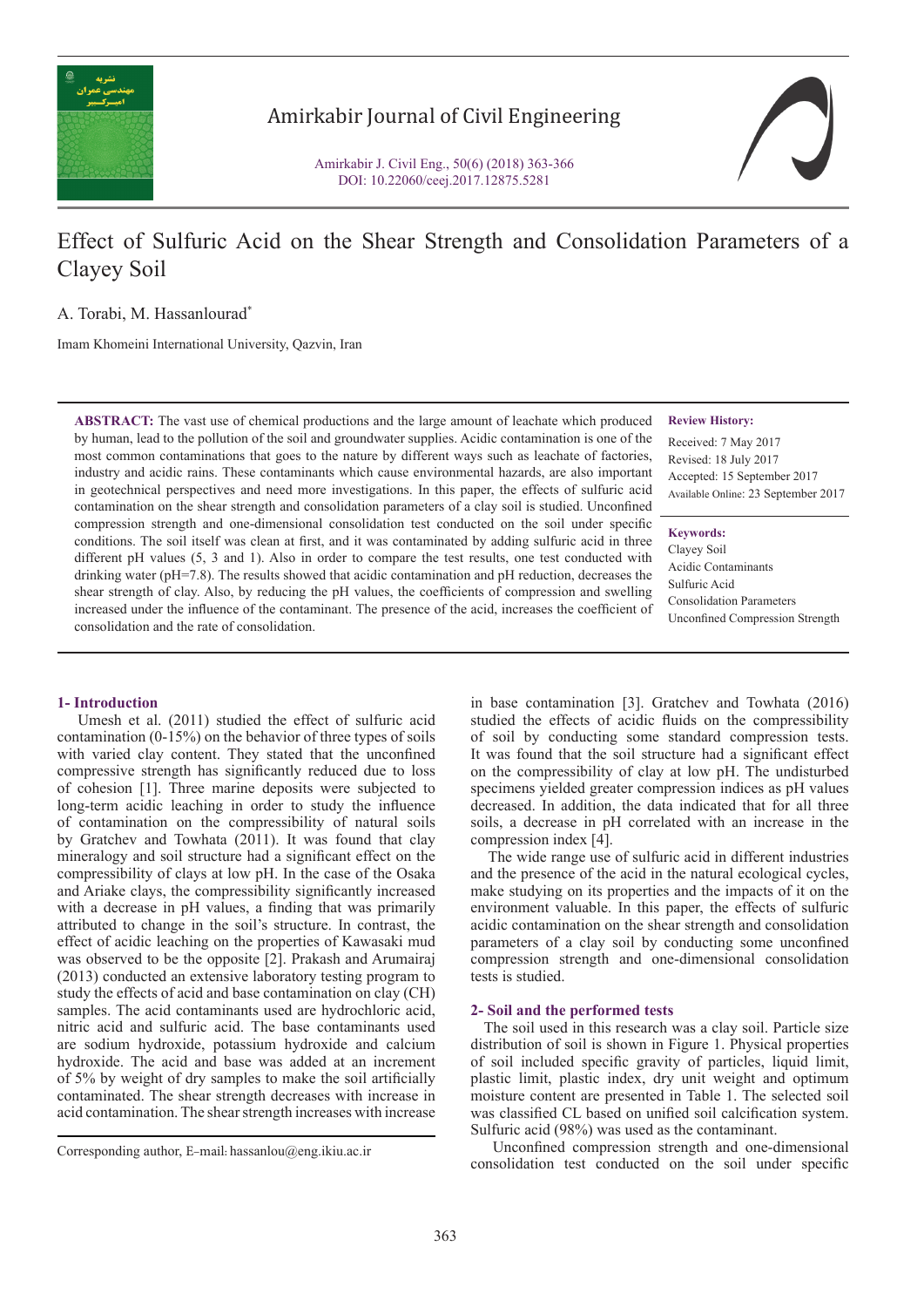conditions. The soil itself was clean at first, and it was contaminated by adding sulfuric acid in three different pH values (5, 3 and 1). Also in order to compare the test results, one test conducted with drinking water (pH=7.8).



**Figure 1. Particle size distribution of the soil**

| Table 1. Physical properties of the used soil |  |  |  |  |
|-----------------------------------------------|--|--|--|--|
|-----------------------------------------------|--|--|--|--|

| Property                         | Value |  |
|----------------------------------|-------|--|
| Specific gravity of particles    | 2.77  |  |
| Liquid limit $(\%)$              | 36    |  |
| Plastic limit $(\% )$            | 22    |  |
| Plastic Index $(\% )$            | 14    |  |
| Optimum moisture content $(\% )$ | 17.25 |  |
| Dry unite weight $(kN/m3)$       | 17.5  |  |

 Samples were remained inside of plastics membranes up to 1, 7, 14 and 28 days, then, unconfined compression strength tests were performed on the samples. ASTM 2166 were used as the reference for test procedure. Generally, 16 unconfined compression tests were conducted under different curing time and pH values. At the second step, 4 one-dimensional consolidation tests were conducted on the soil with three different pH values of sulfuric acid (5, 3 and 1) and drinking water (pH=7.8) after 72 hours curing time. ASTM 2435 were used as the reference for test procedure. Totally 4 onedimensional consolidation test were carried out.

#### **3- Discussion and Results**

 Unconfined compressive strength of contaminated and clean samples is illustrated in Figure 2. Based on this figure, acid contaminated clay samples at the curing time of 1, 7, 14 and 28 days, showed 22.6, 30.5, 37.1 and 40.8 percent unconfined compressive strength reduction in the most contaminated samples (pH=1) in comparison with clean samples, respectively. Generally, acidic contamination decreases the soil strength and secant modules of the clay samples, so that by increasing the curing time and pH reduction, this decrease become more dominant.

 The effects of acidic contamination on the void ratio changes of clay samples in different pH values is shown in

Figure 3. Figure 4 shows the compression  $(C_{\zeta})$  and swelling  $(C_s)$  coefficients values in different pH of sulfuric acid contaminated clay samples. The coefficients of compression and swelling of the clay samples increased by curing time and acidity increase. The coefficients of compression and swelling of acid contaminated clay samples showed 0.9 and 1.2 times increase for the most contaminated samples (pH=1) in comparison with clean samples, respectively. Generally the presence of the phosphoric acid increases the coefficient of consolidation and the rate of consolidation.



**Figure 2. Influence of pH and curing time on unconfined compressive strength of the soil**



**Figure 3. The void ratio versus log p (pressure) curves for the acid contaminated and clean clay samples**



**Figure 4. Influence of pH on compression and swelling indexes of the clay samples**